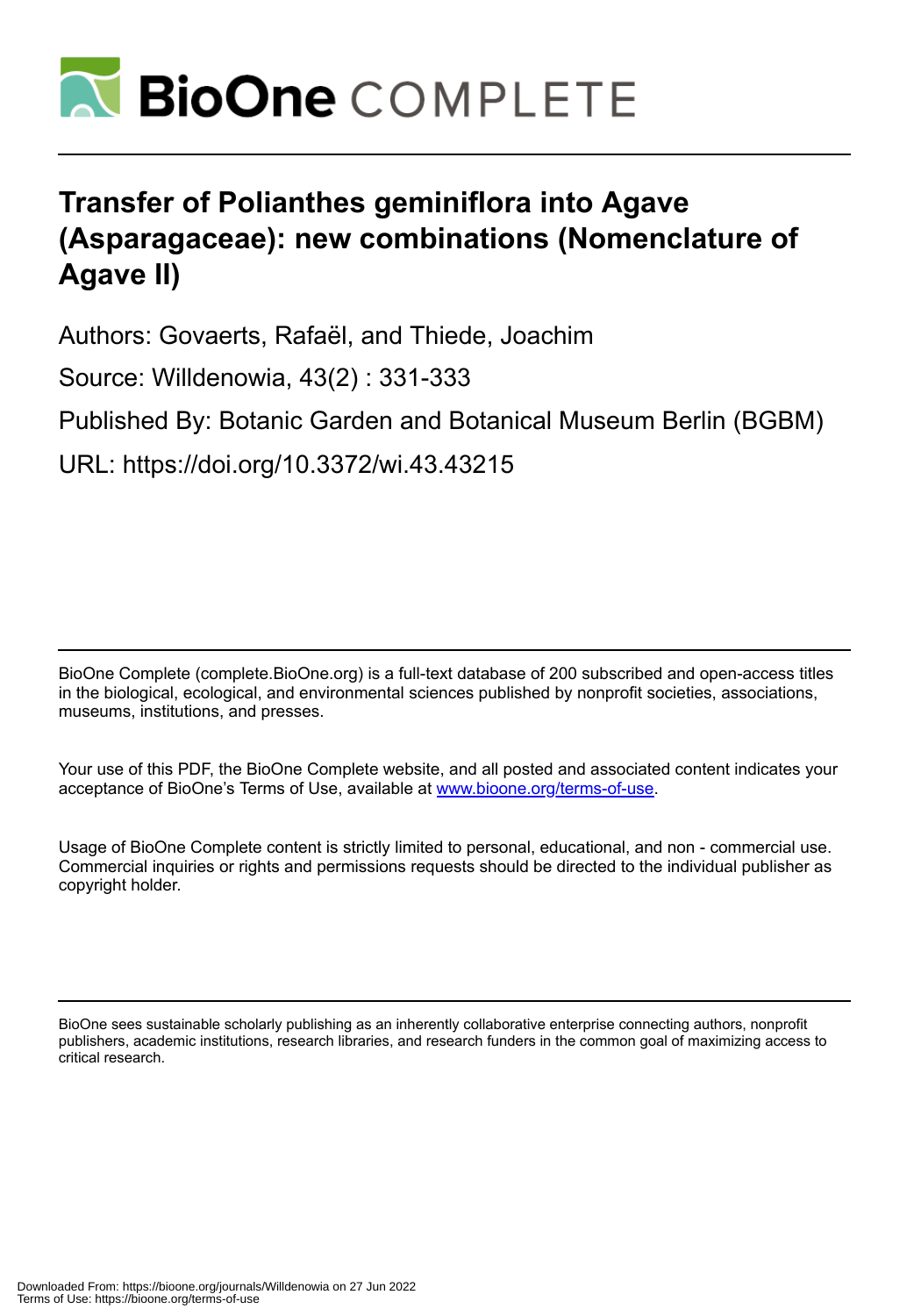$\mathsf{RAFA}\ddot{\mathsf{E}}\mathsf{L}$  GOVAERTS $^1$  & JOACHIM THIEDE $^{2^*}$ 

## **Transfer of** *Polianthes geminiflora* **into** *Agave* **(***Asparagaceae***): new combinations (Nomenclature of** *Agave* **II)**

#### **Abstract**

Govaerts R. & Thiede J.: Transfer of *Polianthes geminiflora* into *Agave* (*Asparagaceae*): new combinations (Nomenclature of *Agave* II). – Willdenowia 43: 331–333. December 2013. – ISSN 0511-9618; © 2013 BGBM Berlin-Dahlem.

Stable URL: http://dx.doi.org/10.3372/wi.43.43215

To accommodate the inclusion of *Polianthes* into *Agave*, which is strongly supported by molecular phylogenetic studies, four new combinations for the transfer of *Polianthes geminiflora* and its infraspecific taxa are proposed. A lectotype is selected for *Coetocapnia geminiflora*, and a neotype for *Robynsia geminiflora*.

Additional key words: *Agavaceae*, *Bravoa*, Flora of Mexico, nomenclature, taxonomy, typification

#### **Introduction**

Phylogenetic studies of *Agave* L. and related genera (*Asparagaceae*, *Agavoideae*) based on molecular data (Bogler & Simpson 1996; Bogler & al. 2006; Good-Ávila & al. 2006) or morphological data (Hernández-Sandoval 1995; Tambutti in Eguiarte & al. 2006) have shown that the small genera *Manfreda* Salisb., *Polianthes* L*.* (incl. *Bravoa* Lex.) and *Prochnyanthes* S. Watson are nested within the large *Agave*, thus rendering *Agave* paraphyletic as traditionally circumscribed. For a taxonomic synopsis, a monophyletic re-circumscription of *Agave* has been suggested (Thiede 2001): *Manfreda*, *Polianthes* and *Prochnyanthes* are included in *Agave* and together classified as *Agave* subg. *Manfreda* (Salisb.) Baker. To accommodate this revised circumscription of *Agave*, the necessary new combinations were published by Thiede & Eggli (1999, 2001), Etter & Kristen (2007) and Thiede (2012).

When transferring *Polianthes geminiflora* (Lex.) Rose 1903 into *Agave*, Thiede & Eggli (1999) chose *A. duplicata* Thiede & Eggli as a replacement name due to the earlier *A. geminiflora* (Tagl.) Ker Gawl. 1817. However,

they overlooked that M. Roemer had published the replacement name *Bravoa coetocapnia* M. Roem. 1847 when transferring *Coetocapnia geminiflora* Link & Otto 1828 (which is now a heterotypic synonym of *P. geminiflora*) into *Bravoa* due to the earlier *B. geminiflora* Lex. 1824 (which is the basionym of *P. geminiflora*). Consequently, *B. coetocapnia* provides the second oldest epithet and has to serve as the basionym when transferring *P. geminiflora* and its infraspecific taxa into *Agave*.

### **Results and Discussion**

*Agave coetocapnia* (M. Roem.) Govaerts & Thiede, **comb. nov.** ≡ *Bravoa coetocapnia* M. Roem., Fam. Nat. Syn. Monogr. 4: 245. 1847 ≡ *Coetocapnia geminiflora* Link & Otto, Icon. Pl. Rar.: 35. 1828. – Holotype: from cultivation in the Botanic Garden, Berlin, originally collected "*in Regno Mexicano ad Rincon de Temascaltepec*", 1826, *F. Deppe s.n.* (specimen apparently not extant). – **Lectotype (designated here):** [icon] "*Zetocapnia*" [sic!] in Link & Otto, Icon. Pl. Rar.: t. 18. 1828.

= *Bravoa geminiflora* Lex. in La Llave & Lexarza, Nov.

<sup>1</sup> Royal Botanic Gardens, Kew, Richmond, Surrey TW9 3AE, U.K.; e-mail: r.govaerts@kew.org

<sup>2</sup> Schenefelder Holt 3, 22589 Hamburg, Germany; \*e-mail: joachim\_thiede@gmx.de (author for correspondence).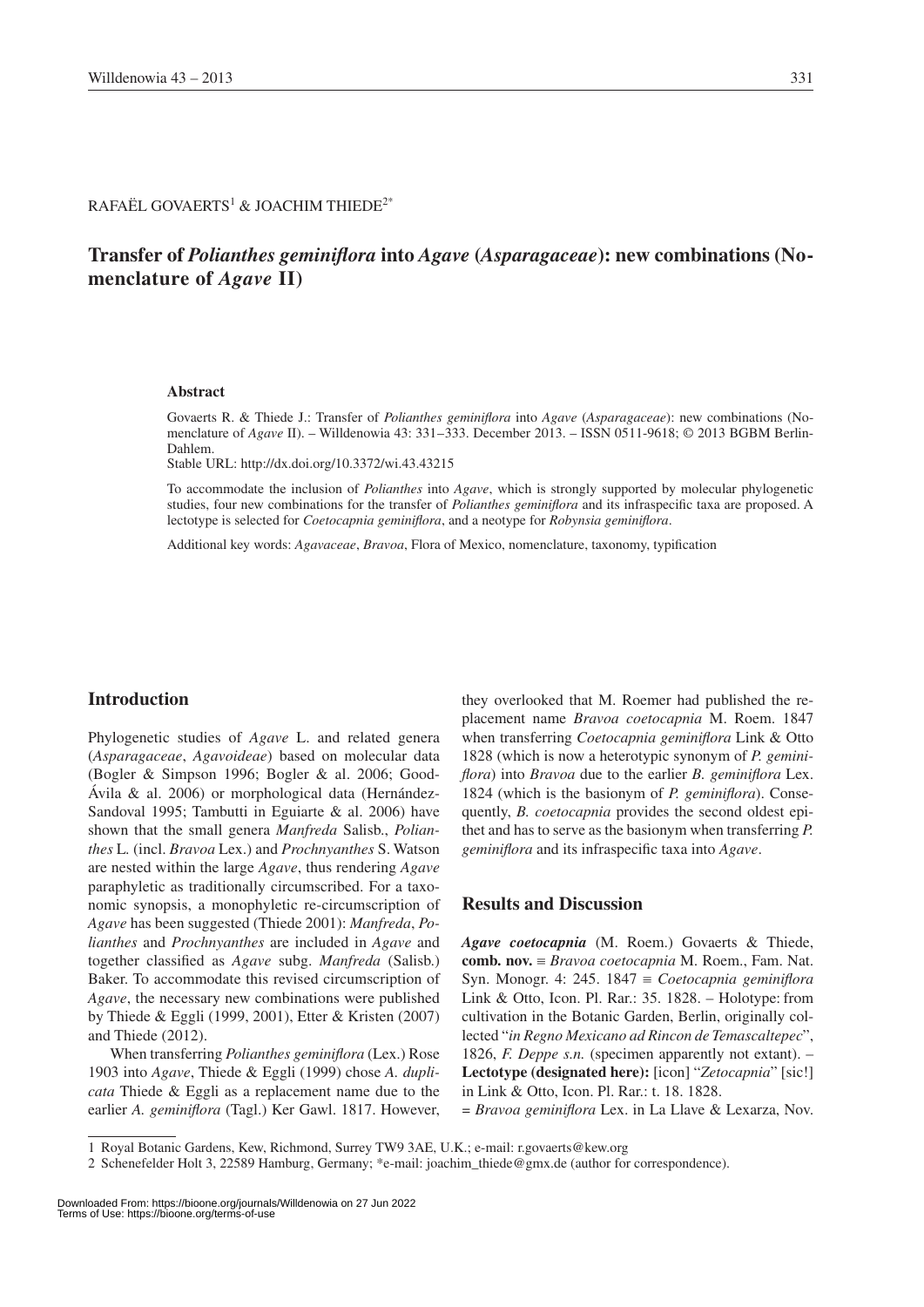Veg. Descr. 1: 6. 1824 ≡ *Polianthes geminiflora* (Lex.) Rose in Contr. U. S. Natl. Herb. 8: 12. 1903 ≡ *Agave duplicata* Thiede & Eggli in Kakteen And. Sukk. 50: 111. 1999. – Holotype: "*in montibus Micciacanis*, *et prope Vallisoletum*" [mountains near Valladolid (now Morelia) in the state of Michoacán], *Lexarza s.n.* (specimen apparently not extant). – Neotype (designated by Solano  $\&$ García-Mendoza 2013: 4): *J. Rzedowski 39338* (ENCB; isoneotype: IEB).

= *Robynsia geminiflora* Drapiez in Lemaire, Hort. Universel 2: 127. 1840. – Type: "*collection de MM. Van der Maelen*" [from cultivation in Brussels, Belgium, originally collected in México, *H. Galeotti s.n.*] (specimen apparently not extant). – **Neotype (designated here):** [icon in] Lemaire, Hort. Universel 2: t. 69. 1841.

*= Polianthes americana* Sessé & Moc., Pl. Nov. Hisp.: 54. 1888. – Type: México: "*In Santi Angeli*, *hortis prope Mexicum*" (specimen apparently not extant).

*= Polianthes* [sphalm. "*Polyanthes*"] *tubulata* Sessé & Moc., Fl. Mexic., ed. 2: 88. 1894. – Type: not indicated.

At first glance, *Coetocapnia geminiflora* Link & Otto 1828 as well as *Robynsia geminiflora* Drapiez 1841 both appear to represent new combinations based on *Bravoa geminiflora* Lex. 1824, i.e. "implied comb. nov." according to Art. 41.4 of the International Code of Nomenclature for algae, fungi, and plants (McNeill & al. 2012). However, Art. 41.4 does not apply, as both names are definitely based on different types and clear indication is given that they are new. Furthermore, if both names were considered new combinations, the new monotypic genera would become superfluous, which surely cannot have been the intention of their authors. It is a strange coincidence and possibly unique in the plant kingdom that three different authors independently gave the same epithet to the same species in three different genera.

An alternative to reviving the epithet of *Bravoa coetocapnia* would be a proposal to conserve the name *Agave duplicata*, thus avoiding another name change. We consider this undesirable for the following reasons: *A. duplicata* is a very recent name, its combinations under *Agave* are not yet accepted by many authors, and the species is of no special horticultural or other importance.

Regarding the type of *Coetocapnia geminiflora*, the type specimens of Deppe are apparently not extant at B according to a search in the BioCASE portal for BGBM collections [\(http://search.biocase.org/bgbm/\)](http://search.biocase.org/bgbm/) and in EDIT (the Specimen and Observation Explorer for Taxonomists database at BGBM: <http://search.biocase.org/> edit/index) and a search of the actual herbarium by N. Turland (pers. comm., 19 Nov 2013). Consequently, the plate accompanying the protologue is selected here as lectotype. Solano & García-Mendoza (2013: 4) wrongly cited this plate as the holotype.

Regarding the type of *Bravoa geminiflora*, Stafleu & Cowan (1979: 869) could not locate specimens of Lexarza, McVaugh (1989: 251) stated "No holotype is known to exist" and EDIT does not contain information for any specimen of Lexarza. Solano & García-Mendoza (2013: 4) recently designated a neotype, which is cited above.

Regarding the type of *Robynsia geminiflora*, Lemaire published a short validating description on p. 127 on 21 Oct 1840 (Stafleu & Cowan 1979: 835) quoting a description supplied by Drapiez; this is the protologue of the name. Later, on 3 Mar 1841 (Stafleu & Cowan l.c.), Drapiez published a detailed description on pp. 231–232(–234) accompanied by t. 69, adding that the plant was cultivated in Brussels by M. Van der Maelen, who obtained the plant from M. Galeotti, who collected it in Mexico. Because the illustration was published later than the validating description, the illustration does not constitute original material for the name (McNeill & al. 2012: Art. 9.3). It is not therefore eligible as the lectotype, but because there is no original material it can be designated as the neotype.

The varieties of *Polianthes geminiflora*, transferred to *Agave* at subspecific rank under *A. duplicata* by Thiede & Eggli (1999) and Thiede (2012), are recombined under *A. coetocapnia* as follows:

*Agave coetocapnia* (M. Roem.) Govaerts & Thiede subsp. *coetocapnia*

*Agave coetocapnia* subsp. *clivicola* (McVaugh) Govaerts & Thiede, **comb. nov.** ≡ *Polianthes geminiflora* var. *clivicola* McVaugh in Fl. Novo-Galiciana 15: 250. 1989 ≡ *Agave duplicata* subsp. *clivicola* (McVaugh) Thiede & Eggli in Kakteen And. Sukk. 50: 111. 1999.

*Agave coetocapnia* subsp. *pueblensis* (E. Solano & García-Mend.) Govaerts & Thiede, **comb. nov.** ≡ *Polianthes geminiflora* var. *pueblensis* E. Solano & García-Mend. in Acta Bot. Mex. 78: 117. 2007 ≡ *Agave duplicata* subsp. *pueblensis* (E. Solano & García-Mend.) Thiede in Haseltonia 17: 94. 2012.

Another species, originally named *Polianthes graminifolia* Rose, was reduced to varietal rank under *P. geminiflora* by McVaugh (1989) and recombined at subspecific rank under *Agave duplicata* by Thiede & Eggli (1999), but then recognized again at species rank in a revision of *Polianthes* by Solano (2002), where it groups separately from both *P. geminiflora* var. *geminiflora* and *P. geminiflora* var. *clivicola* in a phenogram of morphological characters, hence it is here transferred at species rank to *Agave*. García-Mendoza & Solano (2007) recognized *P. graminifolia* as a species of its own, and the recent review of *P. geminiflora* by Solano & García-Mendoza (2013) excluded *P. graminifolia*.

*Agave graminifolia* (Rose) Govaerts & Thiede, **comb. nov.** ≡ *Polianthes graminifolia* Rose in Contr. U. S. Natl. Herb. 8: 11. 1903 ≡ *Bravoa graminifolia* (Rose) Conz.,